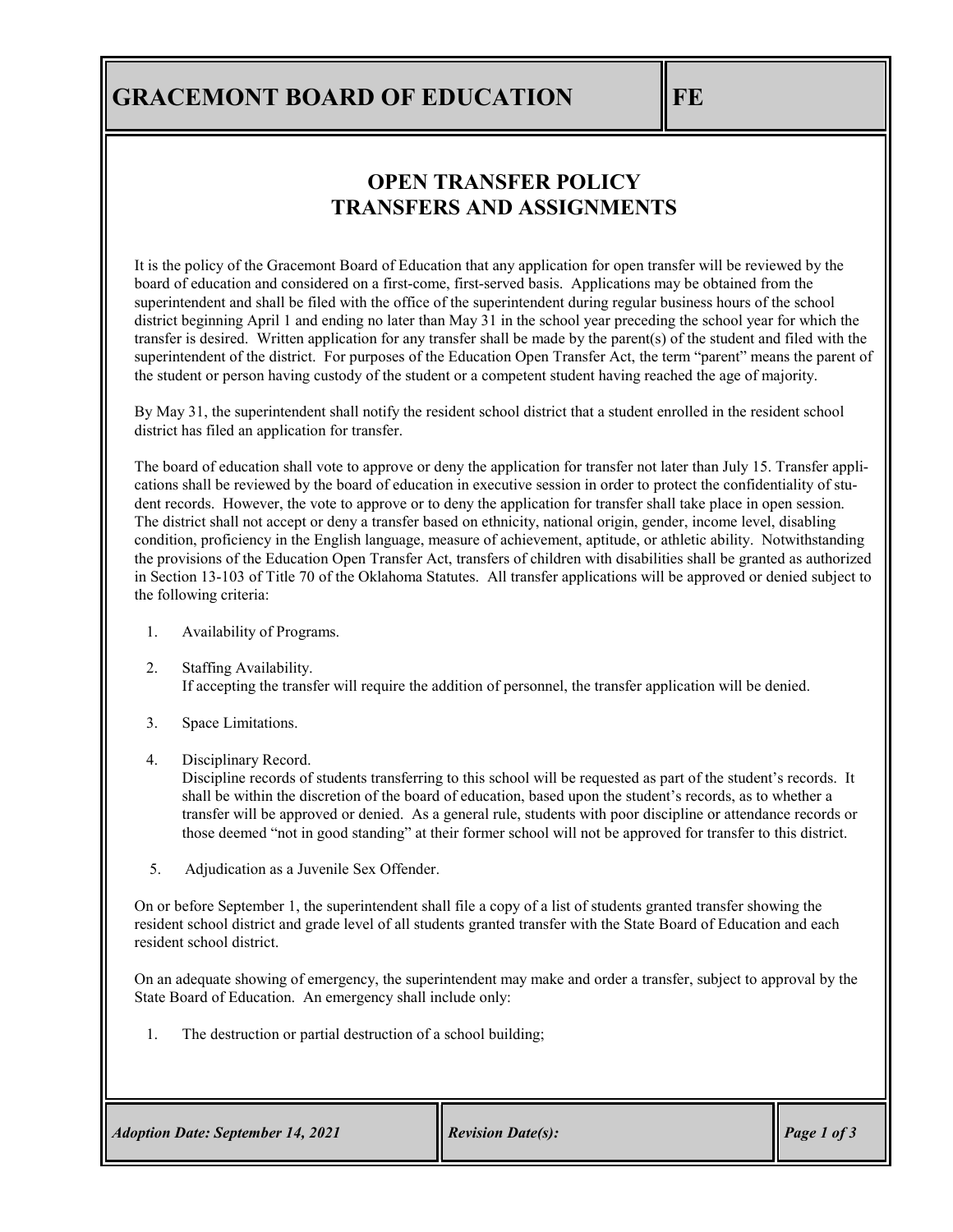## **GRACEMONT BOARD OF EDUCATION FE**

#### **OPEN TRANSFER POLICY, TRANSFERS AND ASSIGNMENTS (Cont.)**

- 2. The inability to offer the subject a student desires to pursue, if the student becomes a legal resident of a school district after February 1 of the school year immediately prior to the school year for which the student is seeking the transfer;
- 3. A catastrophic medical problem of a student, which for purposes of this section shall mean an acute or chronic serious illness, disease, disorder, or injury which has a permanently detrimental effect on the body's system or renders the risk unusually hazardous;
- 4. The total failure of transportation facilities;
- 5. The concurrence of both the sending and receiving school districts;
- 6. The unavailability of remote or on-site Internet-based instruction by course title in the district of residence for a student identified as in need of drop-out recovery or alternative education services, provided such student was enrolled at any time in a public school in Oklahoma during the previous three school years; or
- 7. The unavailability of a specialized deaf education program for a student who is deaf or hearing impaired.
- 8. When a student has been the victim of harassment, intimidation, and bullying as defined in 70 O.S. § 24-100.3, and the receiving school district has verified that:
	- (i) The student has been the victim of harassment, intimidation, or bullying; and

 (ii) The sending school district was notified of the incident or incidents prior to the filing of the application for transfer.

A child who has reached the age of four (4) on or before September 1 of the school year, and resides in a district that does not offer an early childhood program may be granted a transfer into the district provided the physical facilities and teaching personnel can accommodate the child. The district may also refuse to accept the nonresident child if the district determines the child is not ready for the district's early childhood education program.

A child whose family relocates from the school district may continue attendance to the end of the current school year provided the student began the school year in the school district.

Students transferring to the district between school years shall be admitted to the next higher grade upon meeting entrance requirements and showing evidence of having completed the preceding grade. Students transferring from private, non-accredited schools shall be tested and placed accordingly.

Any student residing in a school district that does not offer the grade that such child is entitled to pursue shall be entitled to be transferred to any school district inside or outside of the transportation area in which such student resides which offers the grade which he is entitled to pursue. Such transfer shall be automatically approved.

Except for a child in the custody of the Department of Human Services in foster care, no student shall be permitted an open transfer more than once in any school year.

Any brother or sister of such transferred student may apply to attend the same said school system.

| <b>Adoption Date: September 14, 2021</b> | <b>Revision Date(s):</b> | $\vert$ Page 2 of 3 |
|------------------------------------------|--------------------------|---------------------|
|------------------------------------------|--------------------------|---------------------|